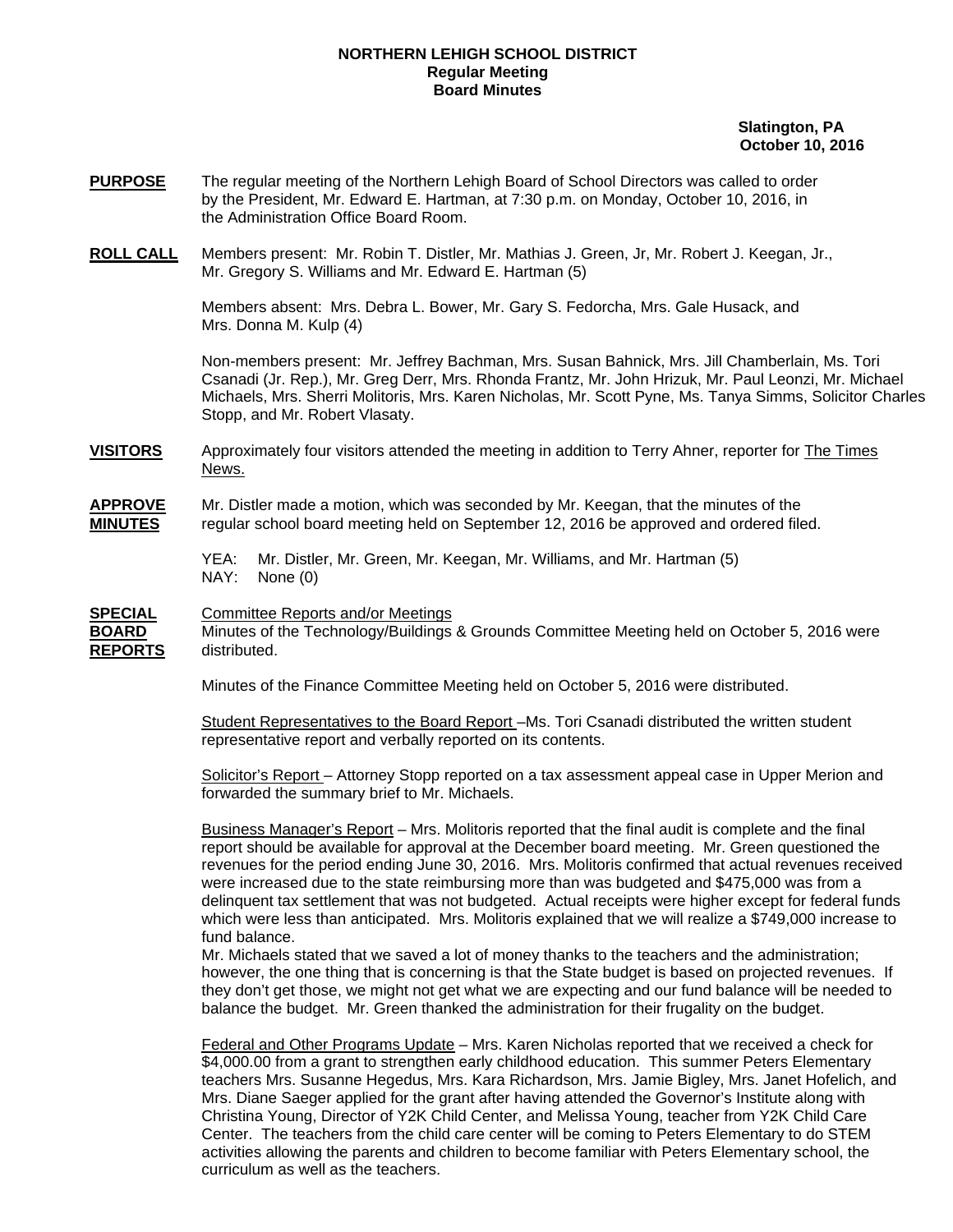| <b>SPECIAL</b><br><b>BOARD</b><br><b>REPORTS</b><br>(cont.) | Mrs. Nicholas announced that the annual Barnes and Noble book fair will be held on Wednesday,<br>November 2, 2016 from 6:00-7:30 p.m. This event is always well attended. There will be raffles and<br>the classroom with the best attendance from Slatington and Peters Elementary will win a rocket<br>science kit. |                                                                                                                                                                                                                                                                                                                                                                                                                                                                                                                                                                                                                                    |  |  |  |  |  |
|-------------------------------------------------------------|-----------------------------------------------------------------------------------------------------------------------------------------------------------------------------------------------------------------------------------------------------------------------------------------------------------------------|------------------------------------------------------------------------------------------------------------------------------------------------------------------------------------------------------------------------------------------------------------------------------------------------------------------------------------------------------------------------------------------------------------------------------------------------------------------------------------------------------------------------------------------------------------------------------------------------------------------------------------|--|--|--|--|--|
|                                                             | endeavor.                                                                                                                                                                                                                                                                                                             | Slatington Elementary is the first building in our district to have a MakerSpace. Mr. Shawn Green,<br>Elementary Librarian, stated that MakerSpace is a term coined by the American Association of School<br>Librarians. The students will be doing hands on projects in areas of engineering, reverse engineering,<br>robotics and electronics. Mr. Green shared with the board several projects that the students had<br>created. Mr. Green added that in our consortium, Parkland is the only other elementary school<br>involved in this program. Mr. Green thanked the board and administration for their support in this new |  |  |  |  |  |
|                                                             | Superintendent's Report - Mr. Michaels reported that RCN collected over 2600 items from their<br>employees that were then donated to the Northern Lehigh School District. There are pictures on the<br>website of the various school supplies. Mr. Michaels thanked RCN for their donation.                           |                                                                                                                                                                                                                                                                                                                                                                                                                                                                                                                                                                                                                                    |  |  |  |  |  |
|                                                             | Mr. Michaels announced that next week is National School Safety Week.                                                                                                                                                                                                                                                 |                                                                                                                                                                                                                                                                                                                                                                                                                                                                                                                                                                                                                                    |  |  |  |  |  |
| <b>PERSONNEL</b>                                            | the following personnel items:                                                                                                                                                                                                                                                                                        | Mr. Keegan made a motion, which was seconded by Mr. Williams, that the Board of Education approves                                                                                                                                                                                                                                                                                                                                                                                                                                                                                                                                 |  |  |  |  |  |
| Appointment<br>Instructional                                | Michelle McCormick<br>Assignment:                                                                                                                                                                                                                                                                                     | <b>Temporary Vacancy Replacement</b><br>Peters Elementary School First Grade Teacher replacing<br>an employee on family medical leave.                                                                                                                                                                                                                                                                                                                                                                                                                                                                                             |  |  |  |  |  |
|                                                             | Salary:                                                                                                                                                                                                                                                                                                               | Substitute Teacher Rate Days 1-30; Day 31 and beyond:<br>\$46,875 (Step 1 Bachelors on the 2016-2017 CBA Salary<br>Schedule)                                                                                                                                                                                                                                                                                                                                                                                                                                                                                                       |  |  |  |  |  |
|                                                             | Effective:<br><b>Termination Date:</b>                                                                                                                                                                                                                                                                                | On or about October 25, 2016<br>Upon return of full time teacher                                                                                                                                                                                                                                                                                                                                                                                                                                                                                                                                                                   |  |  |  |  |  |
| Appointment                                                 |                                                                                                                                                                                                                                                                                                                       |                                                                                                                                                                                                                                                                                                                                                                                                                                                                                                                                                                                                                                    |  |  |  |  |  |
| Non-Instruct-                                               | Jessica Schultz*                                                                                                                                                                                                                                                                                                      |                                                                                                                                                                                                                                                                                                                                                                                                                                                                                                                                                                                                                                    |  |  |  |  |  |
| Ional                                                       | Assignment:                                                                                                                                                                                                                                                                                                           | Middle School Emotional Support Instructional Assistant                                                                                                                                                                                                                                                                                                                                                                                                                                                                                                                                                                            |  |  |  |  |  |
|                                                             | Salary:                                                                                                                                                                                                                                                                                                               | replacing Janice Herzog who resigned.<br>\$11.00 per hour Monday-Friday, 4.5 hours per day up to<br>180 Student Days a school year plus additional 20 hours                                                                                                                                                                                                                                                                                                                                                                                                                                                                        |  |  |  |  |  |
|                                                             |                                                                                                                                                                                                                                                                                                                       | for staff development according to language in MOU                                                                                                                                                                                                                                                                                                                                                                                                                                                                                                                                                                                 |  |  |  |  |  |
|                                                             | Effective:                                                                                                                                                                                                                                                                                                            | September 27, 2016                                                                                                                                                                                                                                                                                                                                                                                                                                                                                                                                                                                                                 |  |  |  |  |  |
|                                                             | * Pending Verification of Missing Personnel File Items<br>*60 Day probationary period ending November 25, 2016                                                                                                                                                                                                        |                                                                                                                                                                                                                                                                                                                                                                                                                                                                                                                                                                                                                                    |  |  |  |  |  |
| Leave of<br>Absence                                         | Approve the request of employee #2180 to take a leave of absence beginning on or about<br>November 4, 2016, for her own medical reasons. Employee is requesting to use accumulated<br>sick days. Employee plans to return to her current position upon release from her physician.                                    |                                                                                                                                                                                                                                                                                                                                                                                                                                                                                                                                                                                                                                    |  |  |  |  |  |
| Co-Curricular<br>Resignation<br>2016-2017                   | Accept the resignation of Jon DeFrain from his position as Middle School Assistant Softball<br>Coach - \$3,081.00 for the 2016-2017 school year.                                                                                                                                                                      |                                                                                                                                                                                                                                                                                                                                                                                                                                                                                                                                                                                                                                    |  |  |  |  |  |
|                                                             | Accept the resignation of Jaclyn Follweiler from her position has MS Girls' Basketball Coach -<br>\$4,650.00 for the 2016-2017 school year.                                                                                                                                                                           |                                                                                                                                                                                                                                                                                                                                                                                                                                                                                                                                                                                                                                    |  |  |  |  |  |
| Co-Curricular<br>Change of<br><b>Status</b>                 | Due to the resignation of Michael Strohl approved at the August 8, 2016 board meeting, approve the<br>motin to change the status of Alden Farber from Assistant Football Coach - Shared stipend -<br>\$2,372.00 to full time Assistant Football Coach at a stipend of \$4,744.00 for the 2016-2017<br>school year.    |                                                                                                                                                                                                                                                                                                                                                                                                                                                                                                                                                                                                                                    |  |  |  |  |  |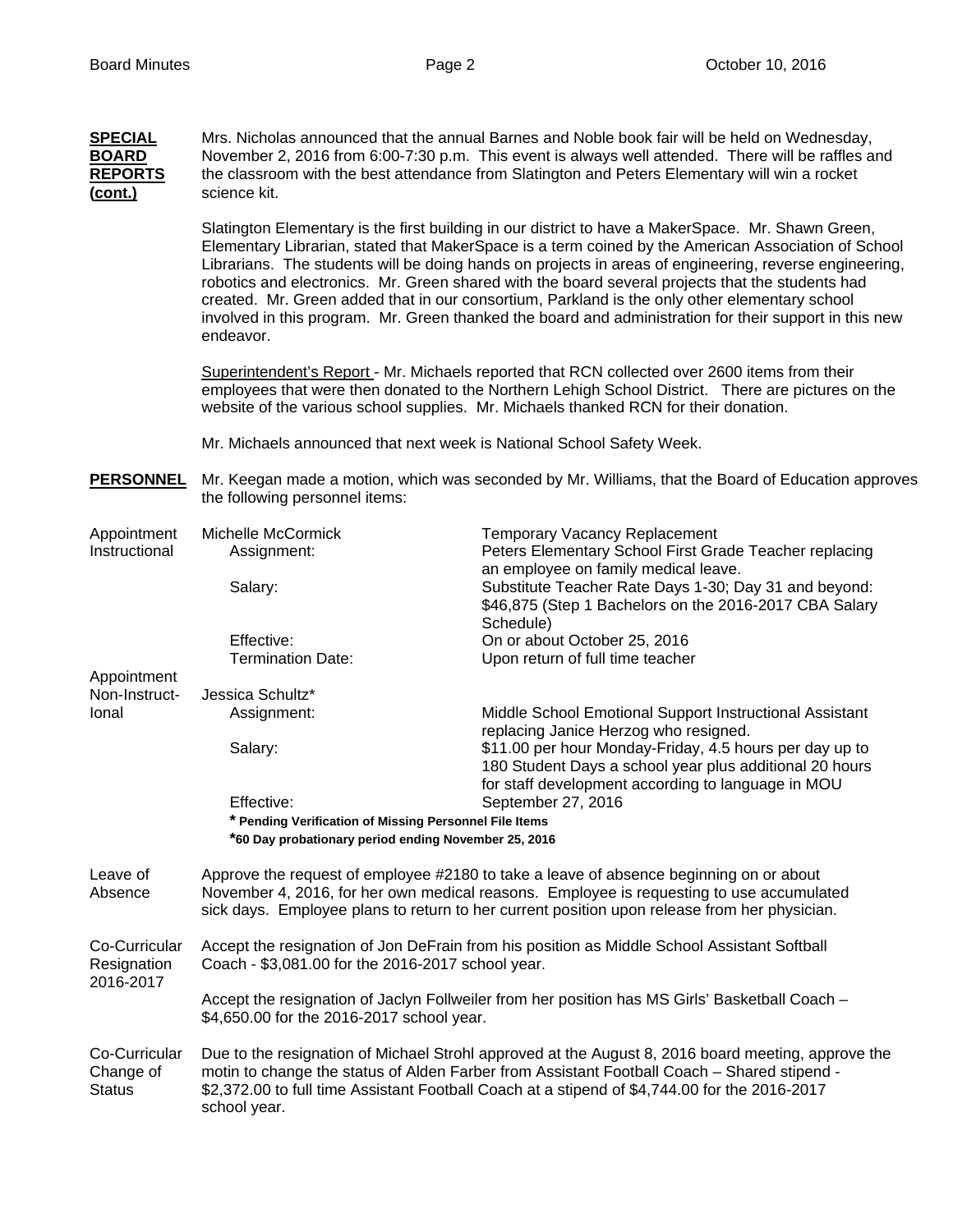| <b>PERSONNEL</b><br><u>(cont.)</u>                | Approve the motion to change the status of Dylan Hofmann, Volunteer Assistant Football<br>Coach which was originally approved at the August 8, 2016 board meeting, to Assistant Football<br>Coach - Shared stipend - \$2,372.00 for the 2016-2017 school year.                                                  |                                                         |                    |                                                                                                                                                                                        |                                   |  |                            |                                                              |  |
|---------------------------------------------------|-----------------------------------------------------------------------------------------------------------------------------------------------------------------------------------------------------------------------------------------------------------------------------------------------------------------|---------------------------------------------------------|--------------------|----------------------------------------------------------------------------------------------------------------------------------------------------------------------------------------|-----------------------------------|--|----------------------------|--------------------------------------------------------------|--|
| Co-Curricular<br>Appointment<br>2016-2017         | Jamie Farber<br>Junior Ortiz<br><b>Tayler Urban</b>                                                                                                                                                                                                                                                             | David Oertner<br>Janelle Scheckler<br>JoAnn Wasilkowski |                    | Junior Class Advisor<br>National Honor Society Advisor<br>Middle School Wrestling Coach<br>Freshman Class Advisor<br>Freshman Class Advisor<br>Junior Class Advisor                    |                                   |  | \$<br>\$<br>\$<br>\$<br>\$ | 671.00<br>522.00<br>\$4,744.00<br>665.00<br>665.00<br>671.00 |  |
| Co-Curricular<br>Volunteers                       |                                                                                                                                                                                                                                                                                                                 | Jaclyn Follweiler                                       |                    |                                                                                                                                                                                        | Assistant Girls' Basketball Coach |  |                            |                                                              |  |
| Asst. Director<br>Fall Play/<br>Musical           | Approve John Andreadis* as Assistant Director for the Fall Play/Spring Musical for the NLHS<br>Student Theatre Group. Stipend for the Assistant Director will be \$500.00 and be paid out of<br>the General Fund High School Student Activities Fund.<br>* Pending Verification of Missing Personnel File Items |                                                         |                    |                                                                                                                                                                                        |                                   |  |                            |                                                              |  |
| Salary<br>Adjustments                             | year:                                                                                                                                                                                                                                                                                                           |                                                         |                    | Acknowledge the following teacher who has completed the requirements per the Collective<br>Bargaining Agreement that would entitle them to a salary increase for the 2016-2017 school  |                                   |  |                            |                                                              |  |
|                                                   |                                                                                                                                                                                                                                                                                                                 | Andrea Meyers<br>From:<br>To:                           | Step 2B<br>Step 2M |                                                                                                                                                                                        |                                   |  |                            |                                                              |  |
| Substitute-<br>Instructional                      | Approve the following substitute teacher for the 2016-2017 school year at the 2016-2017<br>substitute teacher rates as approved on the Supplementary Personnel Salary Schedule:                                                                                                                                 |                                                         |                    |                                                                                                                                                                                        |                                   |  |                            |                                                              |  |
|                                                   |                                                                                                                                                                                                                                                                                                                 | Kimberly Bayer - Elementary/Math Grades 4-8             |                    |                                                                                                                                                                                        |                                   |  |                            |                                                              |  |
| Substitute-<br>Non-<br>Instructional<br>Custodian |                                                                                                                                                                                                                                                                                                                 |                                                         |                    | Approve the following individual as substitute custodian for the 2016-2017 school year at<br>the 2016-2017 substitute rate as approved on the Supplementary Personnel Salary Schedule: |                                   |  |                            |                                                              |  |
|                                                   |                                                                                                                                                                                                                                                                                                                 | Ann Marie Belo                                          |                    |                                                                                                                                                                                        |                                   |  |                            |                                                              |  |
| Unpaid<br>Volunteers                              |                                                                                                                                                                                                                                                                                                                 | for the 2016-2017 school year:                          |                    | Approve the following unpaid volunteer aide in the Peters and/or Slatington Elementary school                                                                                          |                                   |  |                            |                                                              |  |
|                                                   |                                                                                                                                                                                                                                                                                                                 | Elizabeth Vasquez                                       |                    |                                                                                                                                                                                        |                                   |  |                            |                                                              |  |
|                                                   | YEA:<br>NAY:                                                                                                                                                                                                                                                                                                    | None $(0)$                                              |                    | Mr. Distler, Mr. Green, Mr. Keegan, Mr. Williams, and Mr. Hartman (5)                                                                                                                  |                                   |  |                            |                                                              |  |
| <b>POLICY</b>                                     | Mr. Distler made a motion, which was seconded by Mr. Keegan, that the Board of Education<br>approves the following policy items:                                                                                                                                                                                |                                                         |                    |                                                                                                                                                                                        |                                   |  |                            |                                                              |  |
| <b>Board Policy</b><br>Second<br>Reading          | Approve school board policy #104 - Programs - Nondiscrimination in Employment/Contract Practices,<br>as presented after second reading.                                                                                                                                                                         |                                                         |                    |                                                                                                                                                                                        |                                   |  |                            |                                                              |  |
|                                                   | Approve school board policy #247 - Pupils - Hazing, as presented after second reading.                                                                                                                                                                                                                          |                                                         |                    |                                                                                                                                                                                        |                                   |  |                            |                                                              |  |
|                                                   | Approve school board policy #317.1 - Employees - Educator Misconduct, as presented after<br>second reading.                                                                                                                                                                                                     |                                                         |                    |                                                                                                                                                                                        |                                   |  |                            |                                                              |  |
|                                                   | Approve school board policy #622 - Finances - GASB Statement 34, as presented after second<br>reading.                                                                                                                                                                                                          |                                                         |                    |                                                                                                                                                                                        |                                   |  |                            |                                                              |  |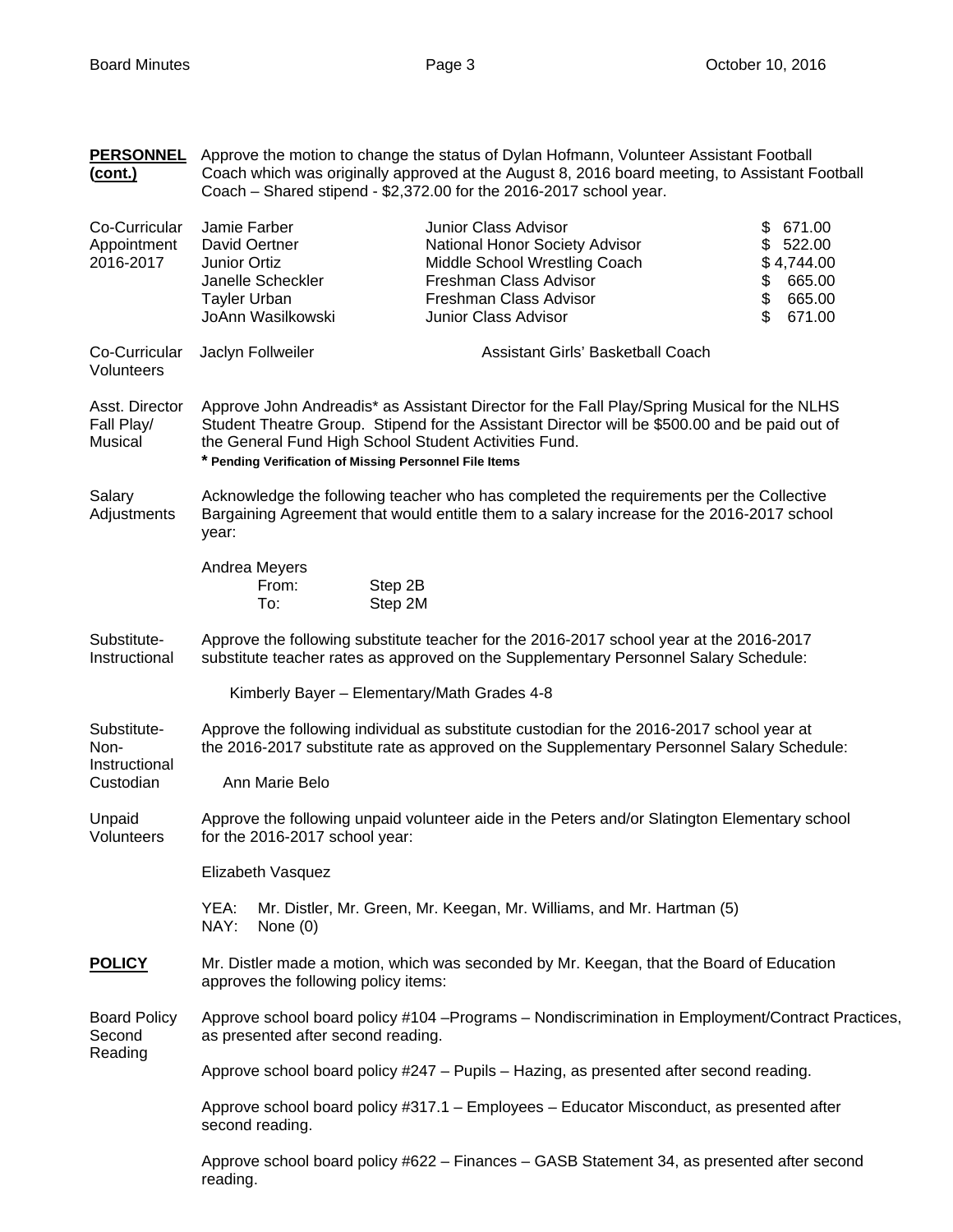|                                                              | YEA:<br>NAY:                                                                                                                                                                                                                                                                                                           | Mr. Distler, Mr. Green, Mr. Keegan, Mr. Williams, and Mr. Hartman (5)<br>None $(0)$                            |  |  |  |  |  |
|--------------------------------------------------------------|------------------------------------------------------------------------------------------------------------------------------------------------------------------------------------------------------------------------------------------------------------------------------------------------------------------------|----------------------------------------------------------------------------------------------------------------|--|--|--|--|--|
| <b>NEW</b><br><b>BUSINESS</b>                                | Mr. Williams made a motion, which was seconded by Mr. Keegan, that the Board of<br>Education approves the following new business item:                                                                                                                                                                                 |                                                                                                                |  |  |  |  |  |
| Parapro-<br>effective<br>fessional<br>Agreement<br>2016-2020 | Approve a four-year Memorandum of Understanding with the Paraprofessionals                                                                                                                                                                                                                                             |                                                                                                                |  |  |  |  |  |
|                                                              | July 1,2016.                                                                                                                                                                                                                                                                                                           |                                                                                                                |  |  |  |  |  |
|                                                              | YEA:<br>NAY:                                                                                                                                                                                                                                                                                                           | Mr. Distler, Mr. Green, Mr. Keegan, Mr. Williams, and Mr. Hartman (5)<br>None $(0)$                            |  |  |  |  |  |
| <b>FINANCIAL</b>                                             | Mr. Williams made a motion, which was seconded by Mr. Distler, that the Board of Education<br>approves the following financial items:                                                                                                                                                                                  |                                                                                                                |  |  |  |  |  |
| Financial<br>Reports                                         | Approve the following financial reports:<br>General Fund Account month of June                                                                                                                                                                                                                                         |                                                                                                                |  |  |  |  |  |
| List of<br><b>Bills</b>                                      | Approve the Following List of Bills:<br>General Fund months of September & October, 2016<br>Cafeteria Fund months of September & October, 2016<br>Capital Projects month of September, 2016<br>Refreshment Stand month of September, 2016                                                                              |                                                                                                                |  |  |  |  |  |
| Portnoff<br>Agreement<br>Delinquent<br><b>Tax Collector</b>  | RESOLVED, the Board of Education approves the addendum to the agreement with<br>Portnoff Law Associates, Ltd. to be the delinquent real estate tax collector for the 2016 tax<br>year.                                                                                                                                 |                                                                                                                |  |  |  |  |  |
| Per Capita<br>Abatements/<br>Exonerations                    | Approve abatement/exoneration requests of per capita taxes, for the residents that fall within<br>the guidelines, as presented.                                                                                                                                                                                        |                                                                                                                |  |  |  |  |  |
|                                                              | YEA:<br>NAY:                                                                                                                                                                                                                                                                                                           | Mr. Distler, Mr. Green, Mr. Keegan, Mr. Williams, and Mr. Hartman (5)<br>None $(0)$                            |  |  |  |  |  |
| <b>INFOR-</b><br><b>MATION</b>                               | Minutes of the Carbon Lehigh Intermediate Unit #21 Board of Directors meeting held on August 15,<br>2016 were distributed.                                                                                                                                                                                             |                                                                                                                |  |  |  |  |  |
|                                                              | Minutes of the Lehigh Career & Technical Institute Joint Operating Committee meeting held on<br>August 24, 2016, were distributed.                                                                                                                                                                                     |                                                                                                                |  |  |  |  |  |
| <b>RECOGNI-</b><br><b>TION OF</b><br><b>GUESTS</b>           | Mr. Hartman stated that on Veterans Day, Friday, November 11, 2016 at 11:00 a.m. there will<br>be a dedication of the veteran's memorial at Second and Main streets in Slatington. There will<br>be a wall with bricks which contain the name of a veteran. The High School choir will be there<br>to sing a few songs |                                                                                                                |  |  |  |  |  |
| <b>ADJOURN-</b><br><b>MENT</b>                               | Mr. Distler made a motion, which was seconded by Mr. Williams, that the regular meeting of<br>the Northern Lehigh School District Board of School Directors is adjourned at 7:57 p.m.                                                                                                                                  |                                                                                                                |  |  |  |  |  |
|                                                              | YEA:<br>NAY:                                                                                                                                                                                                                                                                                                           | Mr. Distler, Mr. Green, Mr. Keegan, Mr. Williams, and Mr. Hartman (5)<br>None $(0)$<br>Respectfully submitted, |  |  |  |  |  |

 Gregory S. Williams Secretary and the contract of the contract of the Secretary Secretary